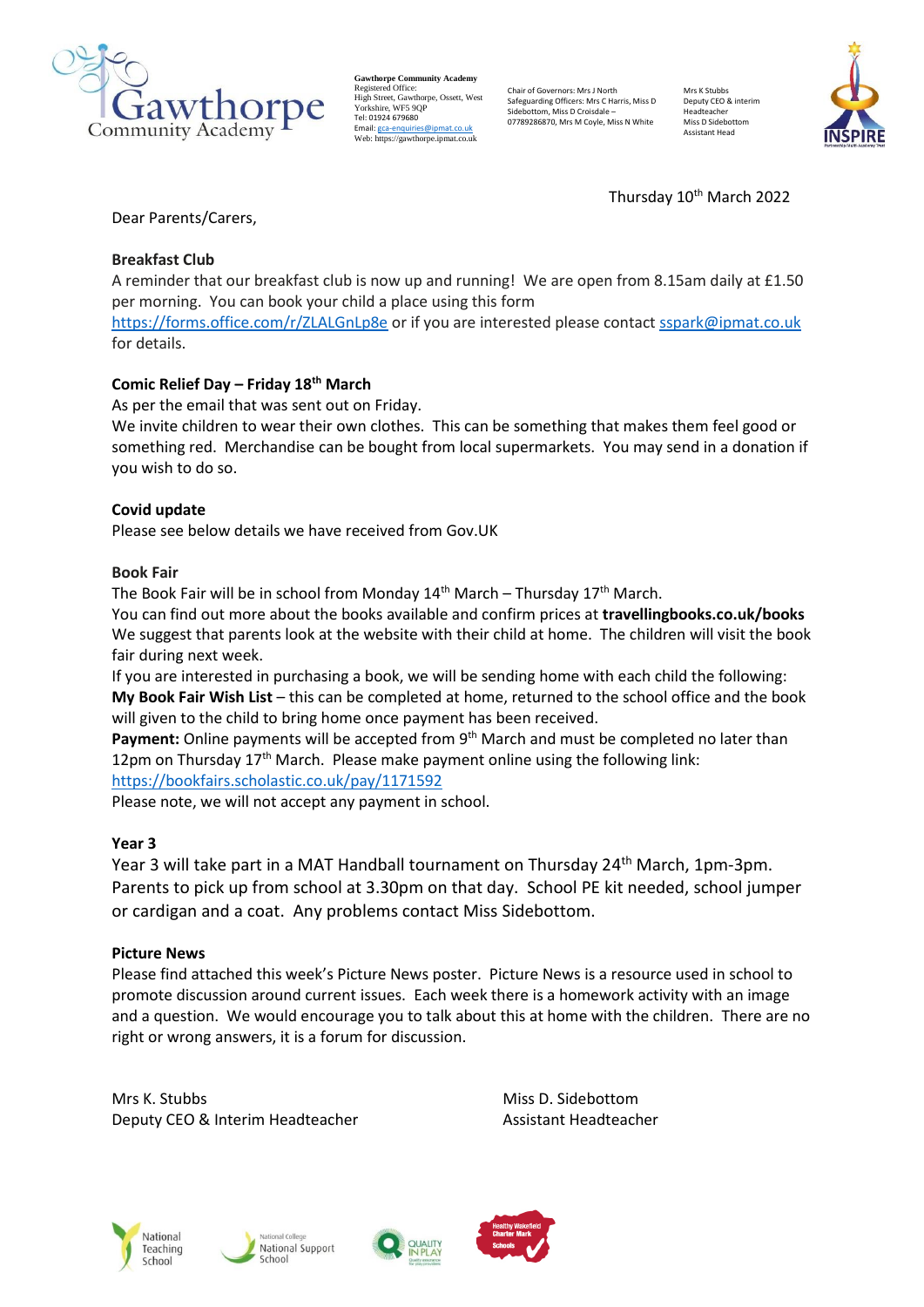

Gawthorpe Community Academy<br>
Righ Street, Gawthorpe, Ossett, West<br>
Yorkshire, WF5 9QP<br>
Tel: 01924 679680<br>
Hel: 1924 679680<br>
Web: https://gawthorpe.ipmat.co.uk<br>
Web: https://gawthorpe.ipmat.co.uk

Chair of Governors: Mrs J North<br>Safeguarding Officers: Mrs C Harris, Miss D<br>Sidebottom, Miss D Croisdale –<br>07789286870, Mrs M Coyle, Miss N White

Mrs K Stubbs Deputy CEO & interim Headteacher Miss D Sidebottom Assistant Head



| <b>Upcoming Diary Dates</b>                       |                                   |                                                                                      |
|---------------------------------------------------|-----------------------------------|--------------------------------------------------------------------------------------|
| Date                                              | Event                             | Year Group                                                                           |
| Friday 18 <sup>th</sup> March                     | <b>COMIC RELIEF</b>               | Whole school/Nursery                                                                 |
| Monday 21 <sup>st</sup> – Wednesday<br>23rd March | <b>Bikeability Cycle Training</b> | Year <sub>5</sub><br>(Letters have been sent and available on the<br>school website) |
| Wednesday 23rd March<br>(pm)                      | Inspire                           | Year <sub>6</sub>                                                                    |
| Thursday 24 March (am)                            | Inspire                           | Reception class                                                                      |
| Thursday 24 <sup>th</sup> March                   | <b>MAT Handball Tournament</b>    | Year <sub>3</sub>                                                                    |
| Monday 28 <sup>th</sup> March (am)                | Inspire                           | Year 1                                                                               |
| Thursday 31 <sup>st</sup> March (am)              | Inspire                           | Year 2                                                                               |
| Monday 4 <sup>th</sup> April                      | Inspire                           | Nursery                                                                              |
| Tuesday 5 <sup>th</sup> April (am)                | Inspire                           | Year 3                                                                               |
| Friday 8 <sup>th</sup> April                      | Break up for Easter               | Whole school/Nursery                                                                 |
| Monday 25 <sup>th</sup> April                     | Return to school                  | Whole school/Nursery                                                                 |
| Saturday 7 <sup>th</sup> May                      | Maypole Parade                    | Year 5 & 6 Maypole dancers                                                           |
| Sunday 8 <sup>th</sup> May                        | <b>Church Service</b>             | Times to be confirmed                                                                |
| Wednesday 11 <sup>th</sup> May                    | Inspire                           | Year 4                                                                               |
| Wednesday 15 <sup>th</sup> June                   | Inspire                           | Year 5                                                                               |

**Nursery**

Please note that **Nursery will not be closed** on Monday 21<sup>st</sup> March as stated on the school calendar.







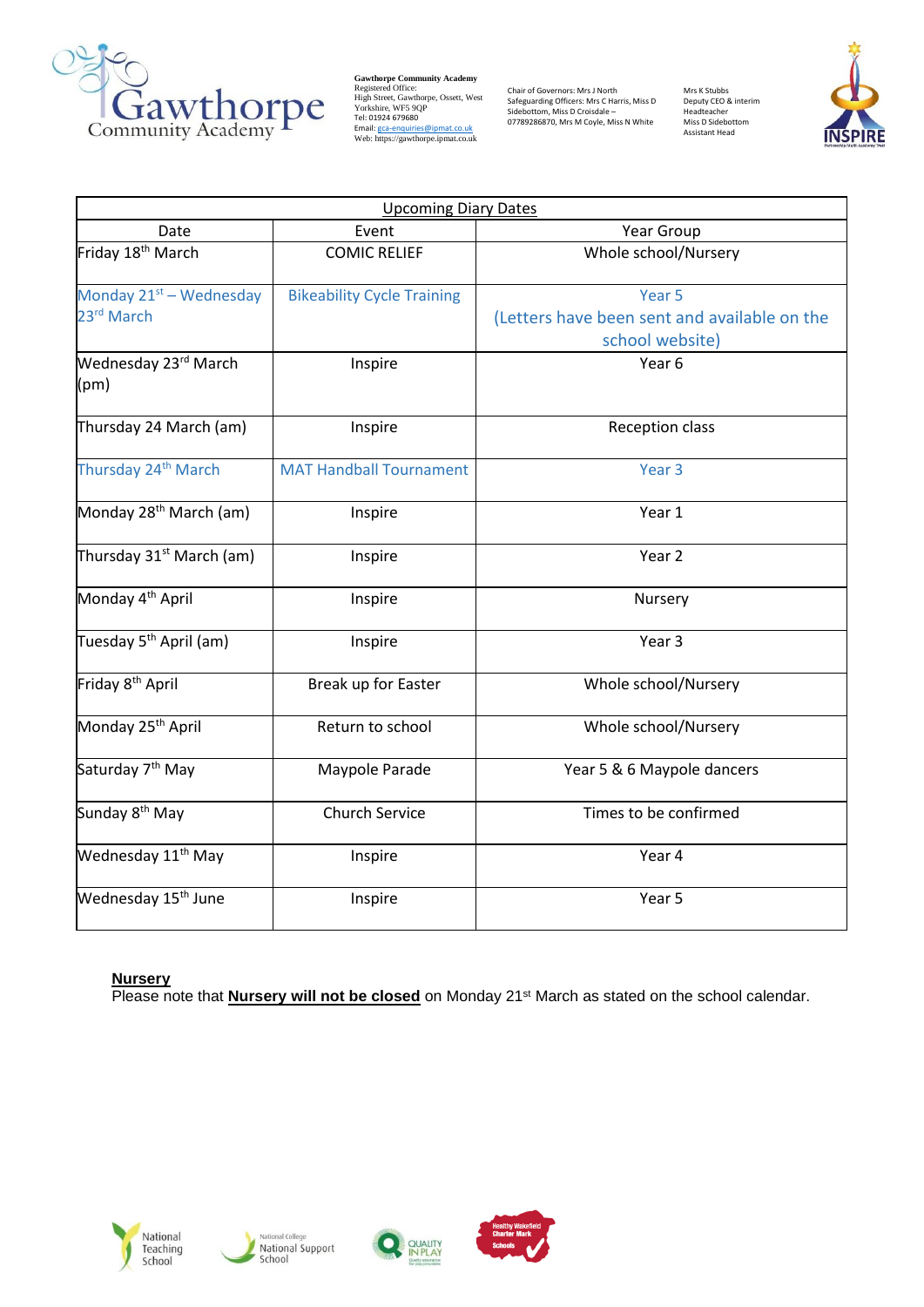

**Gawthorpe Community Academy** Registered Office: High Street, Gawthorpe, Ossett, West Yorkshire, WF5 9QP Tel: 01924 679680 Email[: gca-enquiries@ipmat.co.uk](mailto:gca-enquiries@ipmat.co.uk) Web: https://gawthorpe.ipmat.co.uk

Chair of Governors: Mrs J North Safeguarding Officers: Mrs C Harris, Miss D Sidebottom, Miss D Croisdale – 07789286870, Mrs M Coyle, Miss N White

Please note any interesting thoughts or comments

Mrs K Stubbs Deputy CEO & interim Headteacher Miss D Sidebottom Assistant Head



## KEHOM **Fugg**



Share your thoughts and read the opinions of others

www.picture-news.co.uk/discuss

### In the news this week Six months after the Taliban seized power Things to talk about at home ...

in Kabul, Afghanistan, there have been hip > Talk about your school and all the changes to the lives of many in the country, particularly for the younger generation.<br>The BBC has reported that more and more Afghan children are having to work to help It similar to your experience and how<br>was it different? support themselves and their families. As many people have not been paid for months,<br>some children have had to work and earn

moment? How do you think they might be feeling?

different things you learn there. Can you ask an adult at home about<br>their experience of school? How was

> What do you think life might be like<br>for young people in Afghanistan at the

 $\bullet\,\circ\,\circ\,\circ$ 

Information received from Gov.UK







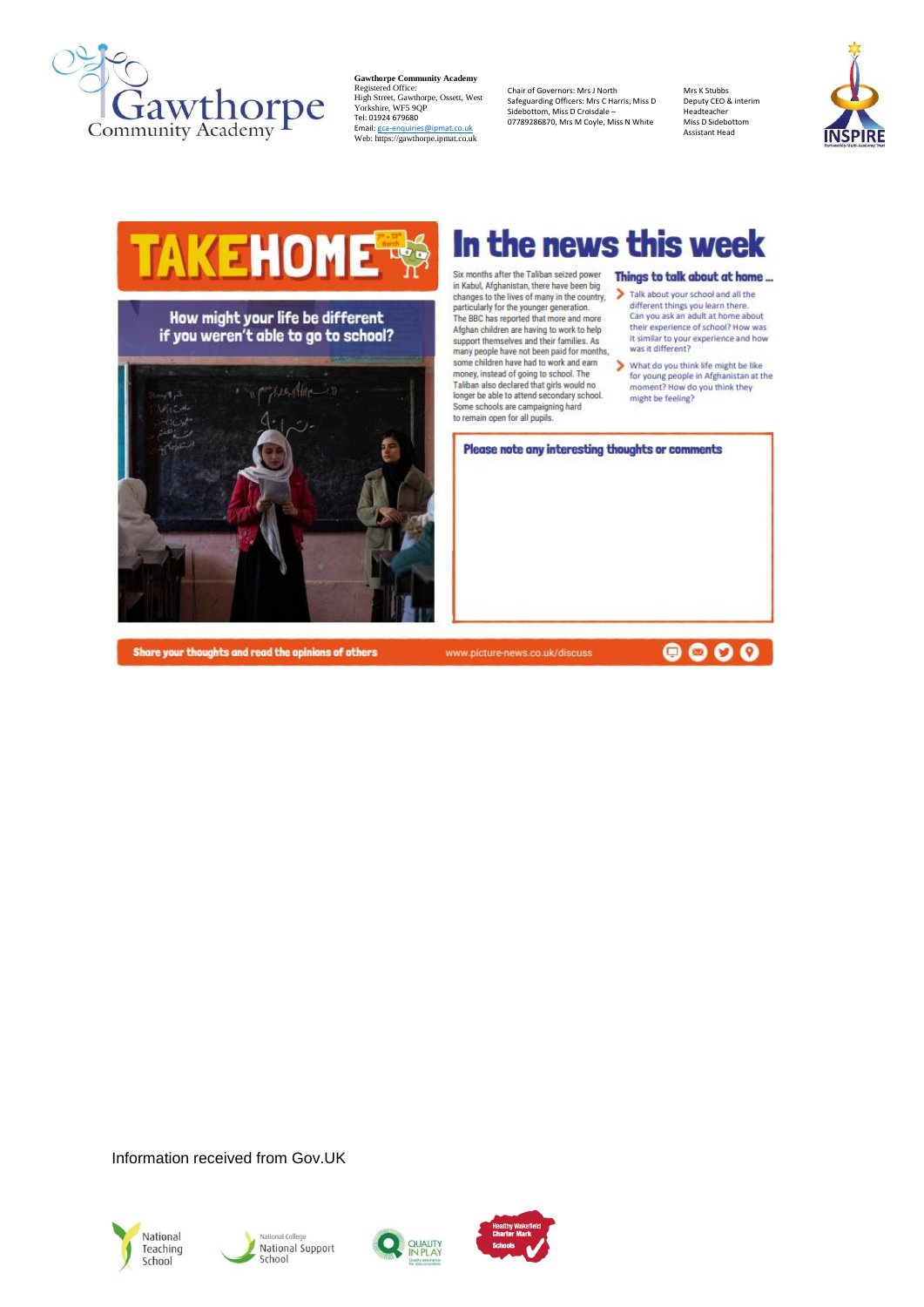

**Gawthorpe Community Academy** Registered Office: High Street, Gawthorpe, Ossett, West Yorkshire, WF5 9QP Tel: 01924 679680 Email[: gca-enquiries@ipmat.co.uk](mailto:gca-enquiries@ipmat.co.uk) Web: https://gawthorpe.ipmat.co.uk

Chair of Governors: Mrs J North Safeguarding Officers: Mrs C Harris, Miss D Sidebottom, Miss D Croisdale – 07789286870, Mrs M Coyle, Miss N White

Mrs K Stubb Deputy CEO & interim Headteacher Miss D Sidebottom Assistant Head



This is your email to keep you updated on the government's response to COVID-19. If you have colleagues who would like to receive this email directly, please ask them to use this [subscription](https://forms.office.com/Pages/ResponsePage.aspx?id=yXfS-grGoU2187O4s0qC-QqN_lFznWdElvOZAsgLa61UMlVaSEZWQVA3RDE1VU05SlVOQVFDNVlINy4u) [form.](https://forms.office.com/Pages/ResponsePage.aspx?id=yXfS-grGoU2187O4s0qC-QqN_lFznWdElvOZAsgLa61UMlVaSEZWQVA3RDE1VU05SlVOQVFDNVlINy4u)

## Today's email includes:

• information for parents and carers on COVID-19 vaccination for at risk 5 to 11 year olds

# Information for parents and carers on COVID-19 vaccination for at risk 5 to 11 year olds

Please share the following information with parents and carers of at risk 5 to 11 year olds.

I Children aged 5 to 11 years who are in a clinical risk group or who live with someone who is immunosuppressed can get the COVID-19 vaccine, in line with advice set out by the Joint [Committee](https://www.gov.uk/government/publications/priority-groups-for-coronavirus-covid-19-vaccination-advice-from-the-jcvi-30-december-2020/joint-committee-on-vaccination-and-immunisation-advice-on-priority-groups-for-covid-19-vaccination-30-december-2020?utm_source=8%20March%202022%20C19&utm_medium=Daily%20Email%20C19&utm_campaign=DfE%20C19) on Vaccination and [Immunisation](https://www.gov.uk/government/publications/priority-groups-for-coronavirus-covid-19-vaccination-advice-from-the-jcvi-30-december-2020/joint-committee-on-vaccination-and-immunisation-advice-on-priority-groups-for-covid-19-vaccination-30-december-2020?utm_source=8%20March%202022%20C19&utm_medium=Daily%20Email%20C19&utm_campaign=DfE%20C19) (JCVI). Eligible children include those with diabetes, immunosuppression, learning disabilities, and other conditions as outlined by the UK Health [Security](https://www.gov.uk/government/publications/covid-19-the-green-book-chapter-14a?utm_source=8%20March%202022%20C19&utm_medium=Daily%20Email%20C19&utm_campaign=DfE%20C19) Agency [\(UKHSA\)](https://www.gov.uk/government/publications/covid-19-the-green-book-chapter-14a?utm_source=8%20March%202022%20C19&utm_medium=Daily%20Email%20C19&utm_campaign=DfE%20C19) in the Green Book.

Vaccinations help to increase protection against COVID-19, which is particularly important for those with underlying health conditions.

Further information is available in the guide for parents of [children](https://www.gov.uk/government/publications/covid-19-vaccination-resources-for-children-aged-5-to-11-years/a-guide-for-parents-of-children-aged-5-to-11-years-of-age-at-high-risk?utm_source=8%20March%202022%20C19&utm_medium=Daily%20Email%20C19&utm_campaign=DfE%20C19) aged 5 to 11 [years](https://www.gov.uk/government/publications/covid-19-vaccination-resources-for-children-aged-5-to-11-years/a-guide-for-parents-of-children-aged-5-to-11-years-of-age-at-high-risk?utm_source=8%20March%202022%20C19&utm_medium=Daily%20Email%20C19&utm_campaign=DfE%20C19) published by UKHSA. We have published some [frequently](https://educationhub.blog.gov.uk/2022/02/11/vaccinations-for-clinically-vulnerable-children-and-young-people-your-questions-answered/?utm_source=8%20March%202022%20C19&utm_medium=Daily%20Email%20C19&utm_campaign=DfE%20C19) asked questions on the vaccination programme including information on eligibility, accessibility and advice for parents of children at high risk from COVID-19. Following [advice](https://www.gov.uk/government/publications/jcvi-update-on-advice-for-covid-19-vaccination-of-children-aged-5-to-11/jcvi-statement-on-vaccination-of-children-aged-5-to-11-years-old?utm_source=8%20March%202022%20C19&utm_medium=Daily%20Email%20C19&utm_campaign=DfE%20C19) from the JCVI, healthy 5 to 11 year old children

will also be offered two 10 microgram doses of the COVID-19